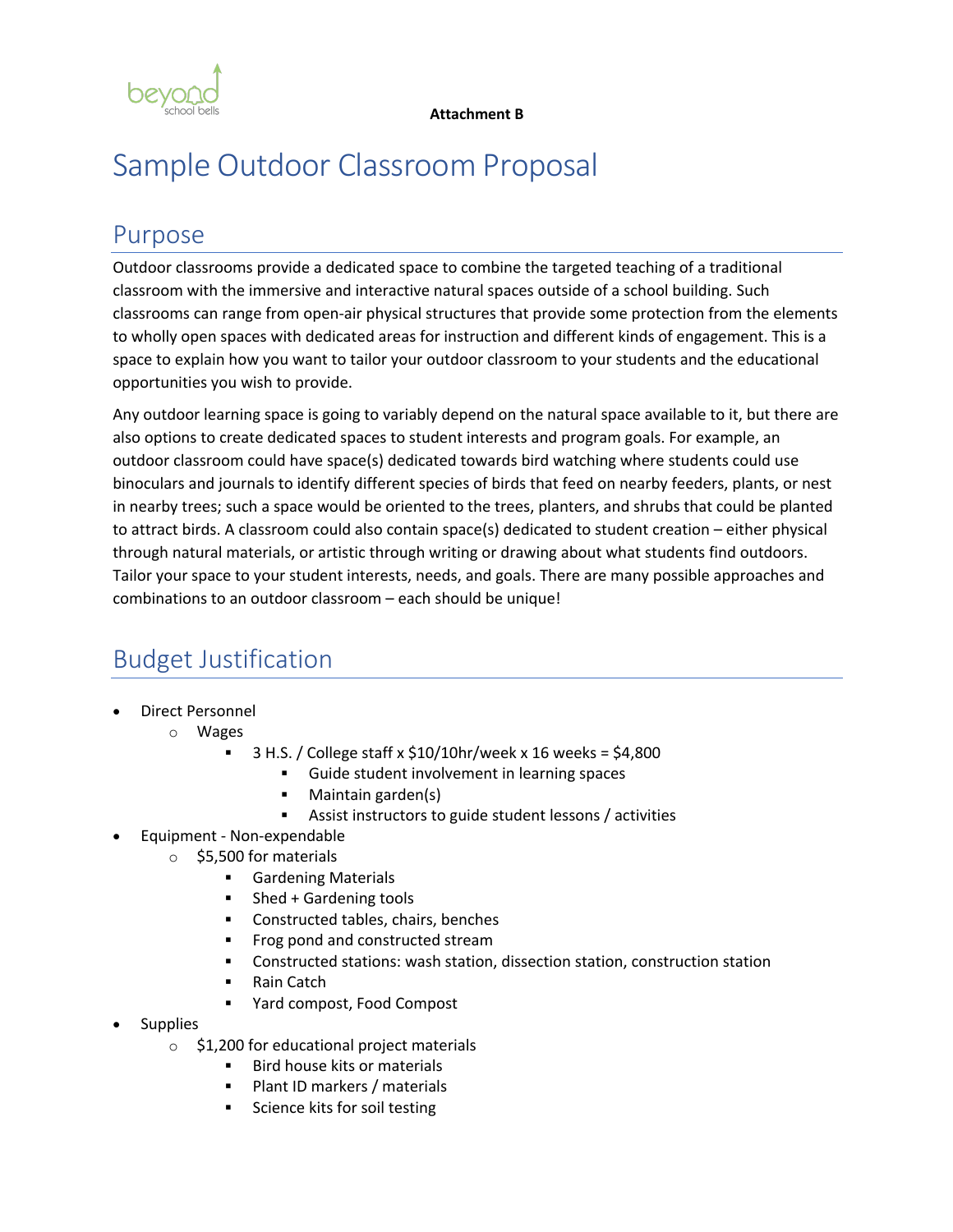

- § Student school supplies (chalk board, clipboards, notebooks, pencils, etc.)
- Training and Outreach
	- o Consult Extension Master Gardeners and Educators
- Contract / Consulting
	- o \$3,500 for garden design consulting
	- o Potentially free or reduced fees from local landscapers
	- o UNL Extension: Master Gardener, Educators
- Administrative
- Summary:
	- o \$4,800 for 3 student leaders for 16 weeks
	- o \$5,500 for materials
	- o \$1,200 for student projects and activities
	- o \$3,500 for landscape consultation / planning
- Total =  $$15,000$

**Sample Budget adapted from Cozad After School Program**

| <b>Materials</b>                      | <b>Price for each</b> | Sample total | <b>Notes</b>                                                          |
|---------------------------------------|-----------------------|--------------|-----------------------------------------------------------------------|
| Garden Soil                           | \$8.00/2 cu bag<br>x  | \$61         | Soil for 4'x8' raised bed (x2)                                        |
| <b>Student Trowels</b>                | \$4.00                | \$20.00      | 5 total                                                               |
| <b>Student Shovels</b>                | \$9.00                | \$18.00      | 2 total                                                               |
| <b>Student Rakes</b>                  | \$9.00                | \$18.00      | 2 total                                                               |
| Hoses                                 | 50 foot/\$20.00       | 40           | depending on you garden size - enough<br>to water the whole garden    |
| <b>Nozzles</b>                        | \$7.00                | \$14.00      | 2 adjustable from mist to stream                                      |
| Seeds                                 | \$100.00-<br>\$200.00 | \$100        | depends on what you choose to plant                                   |
| Plants                                | Varies                | \$450        | depends on what you choose to plant                                   |
| Raised bed Lumber - 3x3<br>foot boxes | \$40/premade          | \$120        | Can buy lumber or kits                                                |
| Landscaping fabric                    | 3x50 feet/\$20        | \$40         | helps with weed control                                               |
| Landscaping staples                   | box of 50/\$6.00      | \$12         | use to keep landscaping fabric in place                               |
| Seed starting flats                   | 72 cell/\$5.00        | \$30         | WAY cheaper to start your own seeds<br>but you'll need grow lights    |
| Seed starting soil                    | 8 qt \$5.00           | \$30         | different thatn potting soil                                          |
| Potting soil                          | 2 cu bag/<br>\$14.00  | \$42         | Use this to transplant seedlings before<br>putting them in the garden |
| <b>Student Gardening gloves</b>       | \$3.00                | \$60.00      | nice if they have them to protect their<br>hands                      |
| Weed chemicals                        | \$100.00              | \$100.00     | weed control is important but there are<br>natural ways also          |
| Watering drip system                  | varies                | \$500        | buy by the part - will depend on the<br>garden size                   |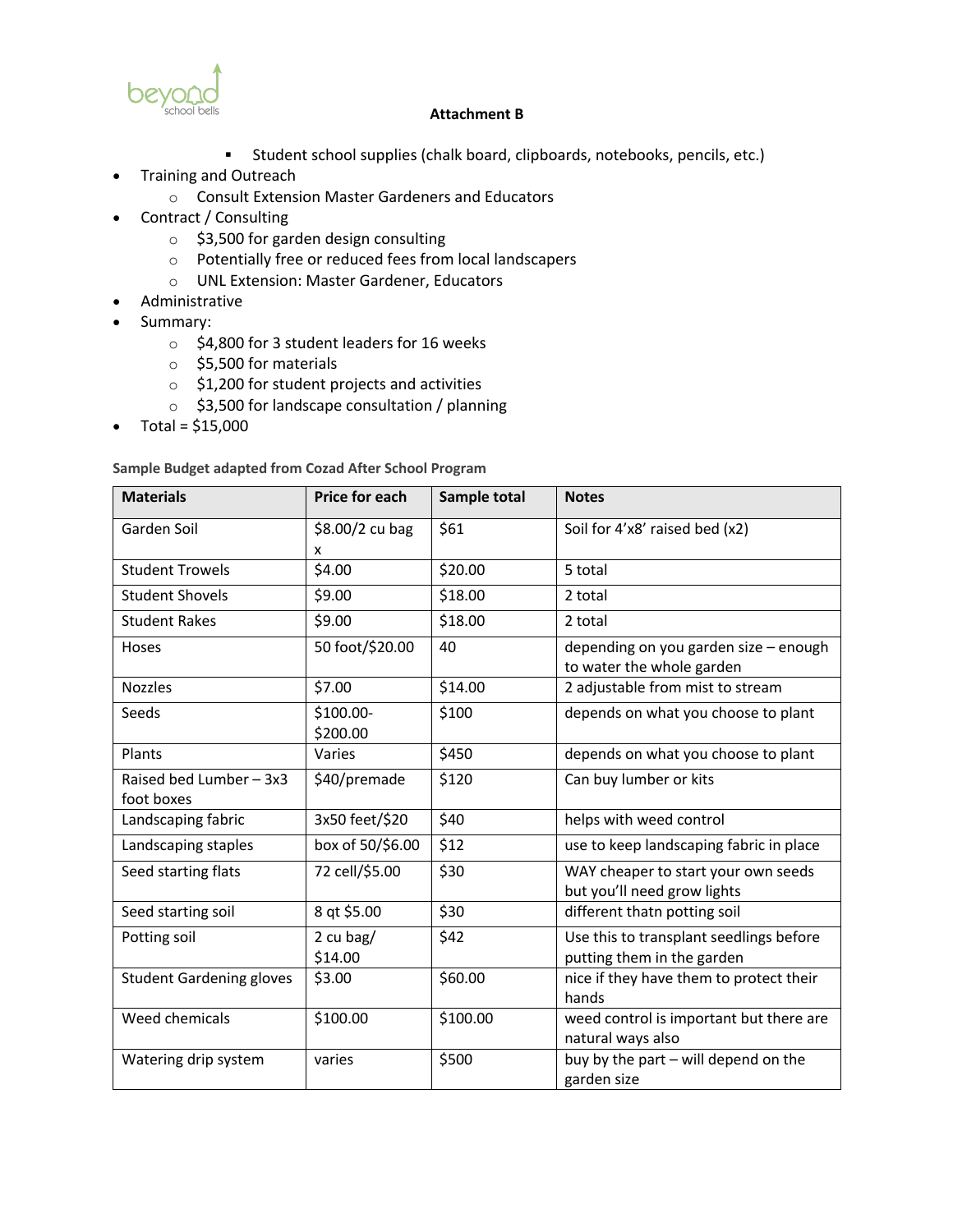

| Garden cart/wheelbarrow                      | \$90.00       | \$90.00  | necessary to move things around in the<br>garden                        |
|----------------------------------------------|---------------|----------|-------------------------------------------------------------------------|
| <b>Adult Shovel</b>                          | \$25.00       | \$25.00  | One will usually do it unless you have<br>lots of adults                |
| Adult Spade fork                             | \$28.00       | \$28.00  | One will usually do it unless you have<br>lots of adults                |
| Sprayer                                      | \$25.00       | \$25.00  | Necessary for chemicals                                                 |
| Sprinklers                                   | \$20.00       | \$20.00  | There is a huge variety so garden shape<br>will determine your choice   |
| Mulch                                        | \$4.00/2 cu   | \$40     | This goes on top of your landscaping<br>fabric to extend the life       |
| Compost                                      | \$4.00/.75 cu | \$60     | This will go in your raised beds each<br>year                           |
| Storage shed 8-10'                           | \$1,000.00    | \$1,000  | Garden materials are bulky and need<br>protection from weather          |
| Library of Gardening<br>books and curriculum | \$500.00      | \$500.00 | You can also access info online but kids<br>like looking and learning   |
| Outdoor sink that<br>connects to a hose      | \$140.00      | \$140    | Great to wash produce off a bit before<br>bringing it inside or tasting |
| Rain Barrel (where<br>applicable)            | \$300.00      | \$300    | Applicable if near an approved<br>structure                             |
| Total                                        |               | \$3,830  |                                                                         |

### **Sample Outdoor Classroom Ideas**

| Ideas |                                   |                      |                            |  |  |
|-------|-----------------------------------|----------------------|----------------------------|--|--|
|       | <b>Model Stream</b>               | Varies $\sim$ 500    |                            |  |  |
|       |                                   |                      |                            |  |  |
|       | Play Kitchen / Dissection Station | Varies $\approx$ 250 |                            |  |  |
|       | Stump tables                      | <b>Varies</b>        | Table idea                 |  |  |
|       |                                   |                      |                            |  |  |
|       | Stump benches                     | <b>Varies</b>        | <b>Bench idea</b>          |  |  |
|       | Vine Teepee                       | Materials - 30       |                            |  |  |
|       |                                   |                      |                            |  |  |
|       | <b>Frog Pond</b>                  | Varies - 200         | <b>Additional resource</b> |  |  |
|       |                                   |                      |                            |  |  |
|       | <b>Bird Bath</b>                  | Varies - 50          | <b>Recycled Materials</b>  |  |  |
|       |                                   |                      |                            |  |  |
|       | Human Sundial                     | 160 (consult)        | <b>Consulted Plans</b>     |  |  |
|       |                                   |                      |                            |  |  |
|       | <b>Rabbit Burrow</b>              | Recycled materials   | <b>Constructed burrow</b>  |  |  |
|       |                                   |                      |                            |  |  |
|       | Water wall                        | recycled materials   | <b>Ideas</b>               |  |  |
|       |                                   |                      |                            |  |  |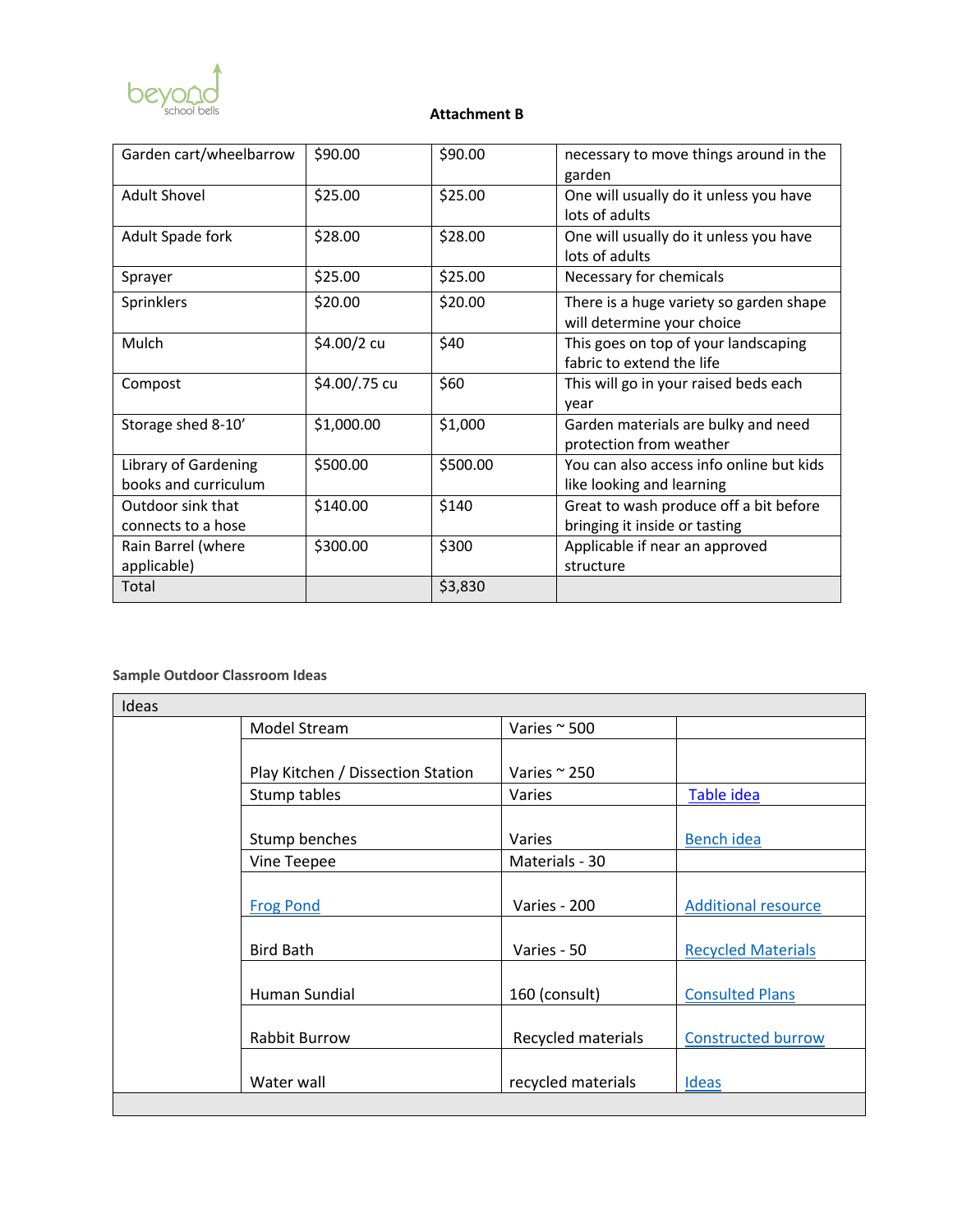

| <b>Materials</b> |                                          |               |                               |                                   |                         |                                     |                       |
|------------------|------------------------------------------|---------------|-------------------------------|-----------------------------------|-------------------------|-------------------------------------|-----------------------|
|                  | <b>Outdoor Chalkboard</b>                |               | 168                           |                                   |                         |                                     |                       |
|                  |                                          |               |                               | <b>Find Donations from</b>        |                         |                                     |                       |
|                  |                                          |               |                               |                                   |                         |                                     | local tree services - |
|                  |                                          |               |                               |                                   | finish with carpenters, |                                     |                       |
|                  |                                          |               |                               |                                   | volunteers, or          |                                     |                       |
|                  | <b>Stumps</b>                            |               |                               | $$211 \times 20$                  | contracted services     |                                     |                       |
|                  | <b>Weather Station</b>                   |               |                               | \$170                             |                         |                                     |                       |
|                  |                                          |               |                               | Total                             |                         | \$1,628                             |                       |
|                  |                                          |               |                               |                                   |                         |                                     |                       |
|                  |                                          |               | <b>Sample Variation Ideas</b> |                                   |                         |                                     |                       |
|                  |                                          |               | <b>Garden Variations</b>      |                                   |                         |                                     |                       |
|                  |                                          | <b>Native</b> |                               |                                   |                         |                                     |                       |
|                  | Plants                                   |               |                               |                                   |                         |                                     |                       |
|                  | \$144<br>Super Bloom Box / 100ft2        |               |                               | Nebraska Statewide Arboretum      |                         |                                     |                       |
|                  | <b>Native Trees</b><br>Zip-code specific |               | varies                        | Nebraska Statewide Arboretum      |                         |                                     |                       |
|                  |                                          |               | varies                        | <b>Audubon Plant Finder</b>       |                         |                                     |                       |
|                  | varies                                   |               |                               | <b>Wildflower Recommendations</b> |                         |                                     |                       |
|                  | General                                  |               |                               |                                   |                         |                                     |                       |
|                  | Plants                                   |               |                               |                                   |                         |                                     |                       |
|                  | <b>Education specific</b><br>varies      |               |                               | <b>Sensory Recommendations</b>    |                         |                                     |                       |
|                  |                                          |               |                               |                                   | varies                  | <b>More Sensory Recommendations</b> |                       |
|                  |                                          |               |                               |                                   | varies                  | <b>Experimental Garden</b>          |                       |
|                  |                                          |               |                               | Fruit & Vegetable                 | varies                  | <b>Seasonal Guides (at bottom)</b>  |                       |

### Community Connections

- Garden Construction
	- o Reach out to local landscaping companies for assistance in construction, excess resources (soil, mulch, old tools), and design assistance - can display logos on structures and promote their work in the community.
	- o Reach out to Extension Educators and (if available) any local Master Gardeners for garden design assistance.
	- o Reach out to student families & local volunteer groups (churches, Scouts, local businesses, etc.) for help constructing physical gardens.
		- **•** Ask volunteers and families to being their tools (shovels, drills, wheelbarrows, etc.). Be sure to label or identify which tools belong to whom.
- Gardening Assistance
	- $\circ$  Consider local nursery or gardeners to assist in lessons and activities during planting, tending, and harvesting.
	- o Reach out to local farmers markets and food banks for options in using excess produce.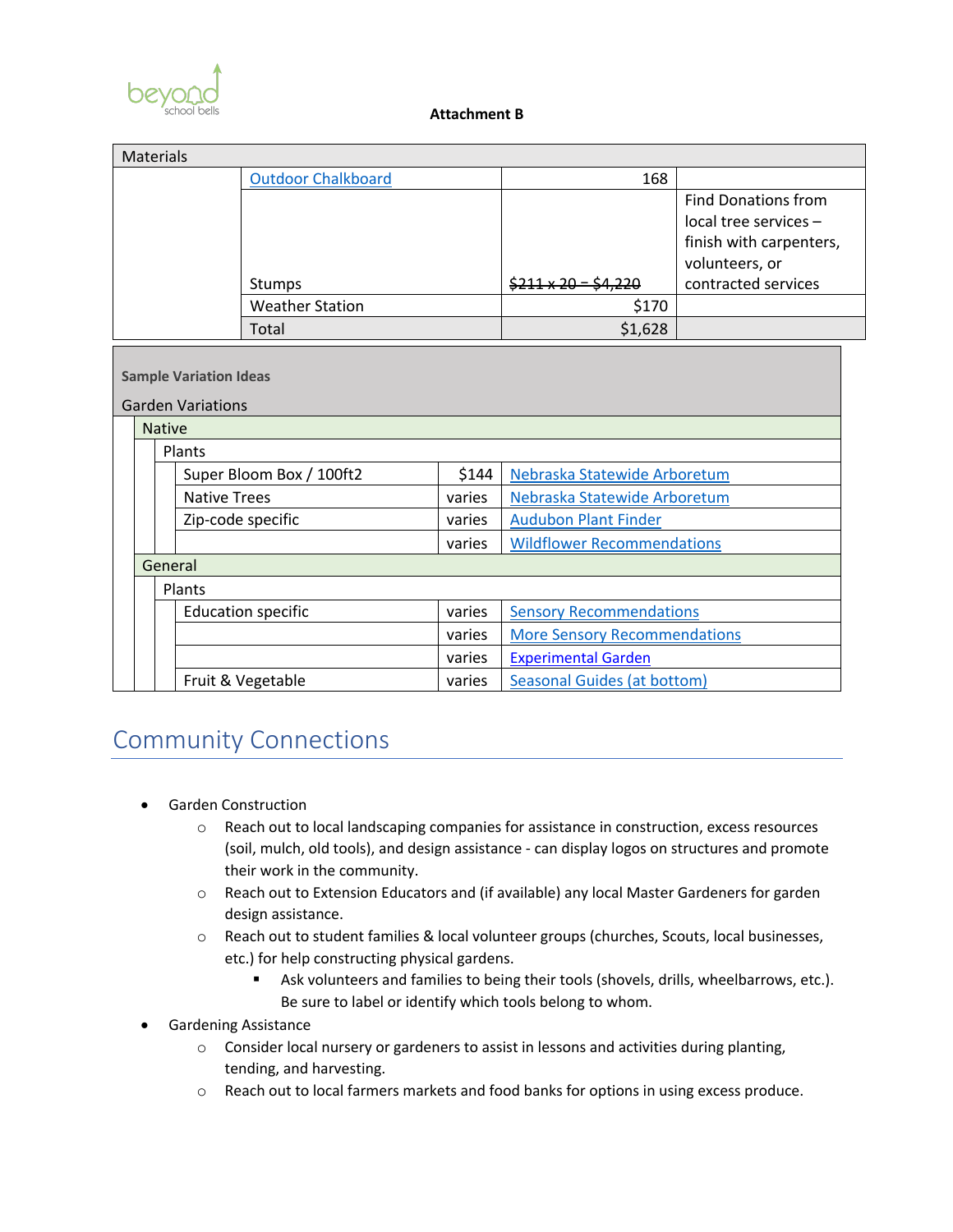

- o Consult school administration and school board to incorporate produce into school lunches.
- o Consider inviting a local farmer to assist with lessons and activities.
	- Highlight local food processes and importance of shopping local.
- $\circ$  Invite a local Arborist to assist in lessons on surrounding trees and any trees planted by students.
- o Invite a local Biologist to assist with species identification in a BioBlitz.
- Classroom Structures Assistance
	- $\circ$  Consult with local landscape companies for a reduced fee can display their logos on structures and promote their work in the community.
		- Assistance with design is recommended.
		- Assistance with construction is recommended if building large structures.
		- Assistance with water features is recommended (especially when electronics are included)
	- $\circ$  Consult with local construction and/or carpenters for assistance in designing any structures such as enclosed outdoor buildings, gazebos, pergolas, plant walls, tables, benches, stools/chairs, etc.
	- o Consider requesting donations of excess building materials and reduced construction fees can display logos on structures and promote their work in the community.

### Sample Management Plan

Outdoor classrooms are ideal outdoor and environmental education spaces because they specifically provide space for students to engage with the natural world around them, especially when living components like planters and ponds are included. However, a those living components may not flourish the way they were intended to and may not foster the desired life if they are not cared for on a regular basis. The following items are key to identify in order to create a successful living and learning outdoor space.

- Administrative approval
	- $\circ$  Be sure to build the outdoor classroom in partnership with school administration for approval and streamlined future modifications, additions or actions
- Contacts (at least two)
	- $\circ$  Name at least two individuals who will have the greatest knowledge of the space and its components (one primary, one secondary)
- Designate Responsibility (can be revolving or permanent)
	- $\circ$  Define responsibilities and delegate day to day needs of gardening, cleaning, and general maintenance (watering, weeding, etc.)
	- $\circ$  Keep a schedule and contact list to ensure communication and accountability
- Define Purpose, Goals, Objectives, and measurements of success
	- $\circ$  This can be student or teacher-led but should define what the space is being built for (ex. To provide student construction space, observe nearby wildlife, classroom alternative, etc.) ■ What is the specific afterschool purpose?
	- o Define objectives within each goal of the garden (educational objectives, production objectives, etc.)
	- o How will the success and evaluations of the garden be measured?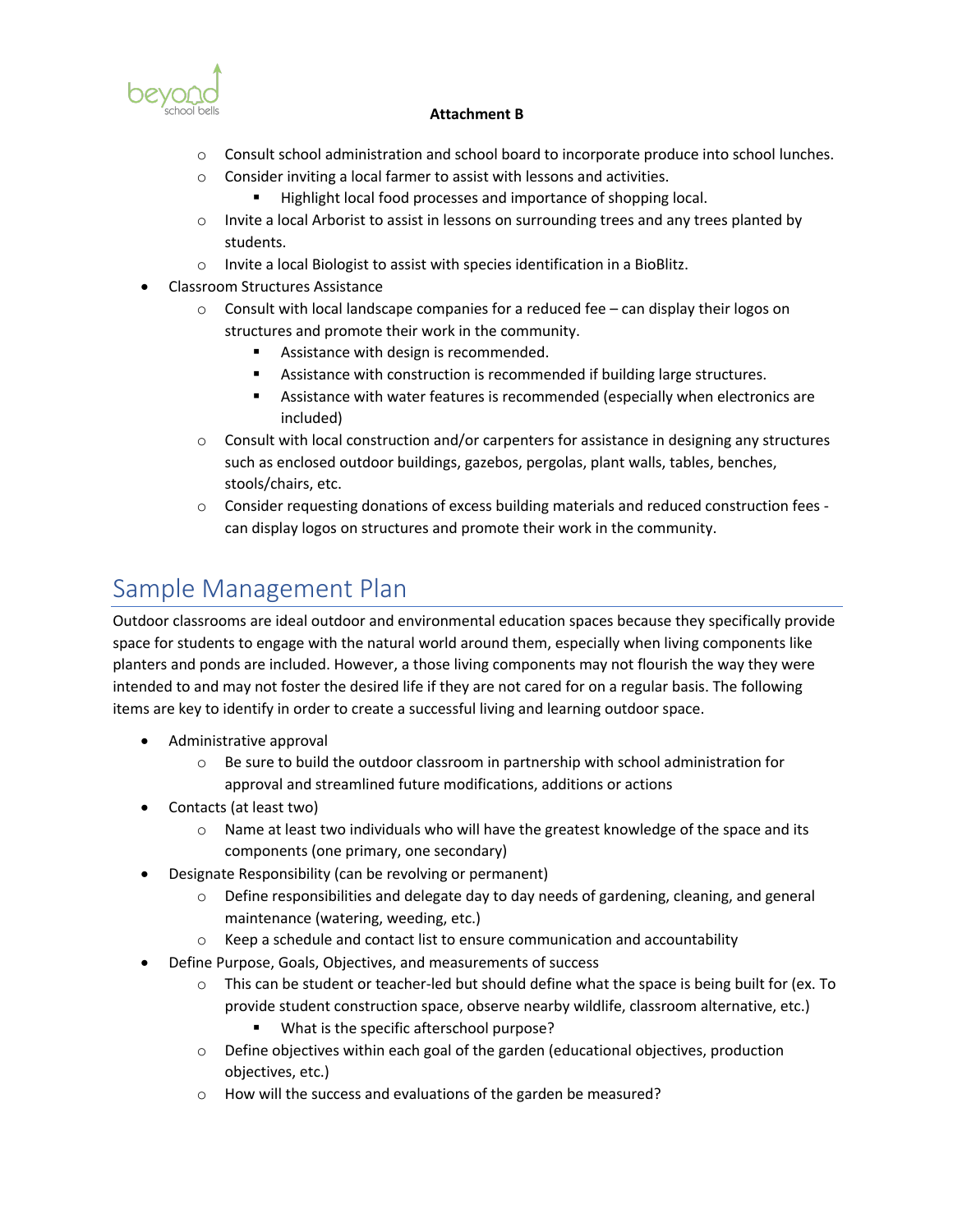

- Create a timeline
	- $\circ$  Understanding variation in weather, create a schedule for construction, planting and afterschool / summer activities. This can be created with assistance from a contracted or volunteering expert.
- Create and maintain a resource plan
	- $\circ$  This grant money can go a long way, but it is important to understand ongoing costs and spending to ensure the longevity of the learning spaces
	- $\circ$  Include a list of potential and realized community partners, tracking interactions including donated resources, materials, time and expertise

### Resources

- **Beyond School Bells Curriculum** 
	- o https://beyondschoolbells.org/curriculum/
- **Community Gardening Toolkit**
	- o https://www.extension.iastate.edu/ffed/community-donation-gardening-toolkit/
- **Frog Pond Ideas and Resources**
	- o https://www.froglife.org/learning-zone/wildlife-at-home/
	- o https://www.rspb.org.uk/get-involved/activities/give-nature-a-home-in-yourgarden/garden-activities/createaminipond/
- **Human Sun Dial**
	- o http://sunclocks.com/net/Plans.htm
- **Native Plant Database**
	- o https://www.audubon.org/native-plants
- **Native Trees and Shrubs**
	- o https://www.gardeners.com/kitchen-garden-planner/preplannedgardens?id=Salsa\_Garden\_Sm&SC=XNET0349&gclid=Cj0KCQiA0- 6ABhDMARIsAFVdQv9M3Bo2d5sBx2ApKhc7OvyqN6ojWLN2nsDP\_pyKsFZE6o\_xGgRg\_fsaApj 9EALw\_wcB
- **Outdoor Chalkboard**
	- o https://www.billyboardsmfg.com/collections/outdoor-chalkboards/products/outdoorchalkboard-with-stained-wood-frame
- **Pre-planned Gardens**
	- o https://www.gardeners.com/kitchen-garden-planner/preplannedgardens?id=Salsa\_Garden\_Sm&SC=XNET0349&gclid=Cj0KCQiA0-6ABhDMARIsAFVdQv9M3Bo2d5sBx2ApKhc7OvyqN6ojWLN2nsDP\_pyKsFZE6o\_xGgRg\_fsaApj 9EALw\_wcB
- **Sensory Recommendations**
	- o https://plantnebraska.org/file\_download/bb3c3494-11a1-46b0-8a42-4354f9800cc2
	- o https://kidsgardening.org/growing-guide-sensory-garden-plants/
- **Supplies** 
	- o Gardener Supply Co.